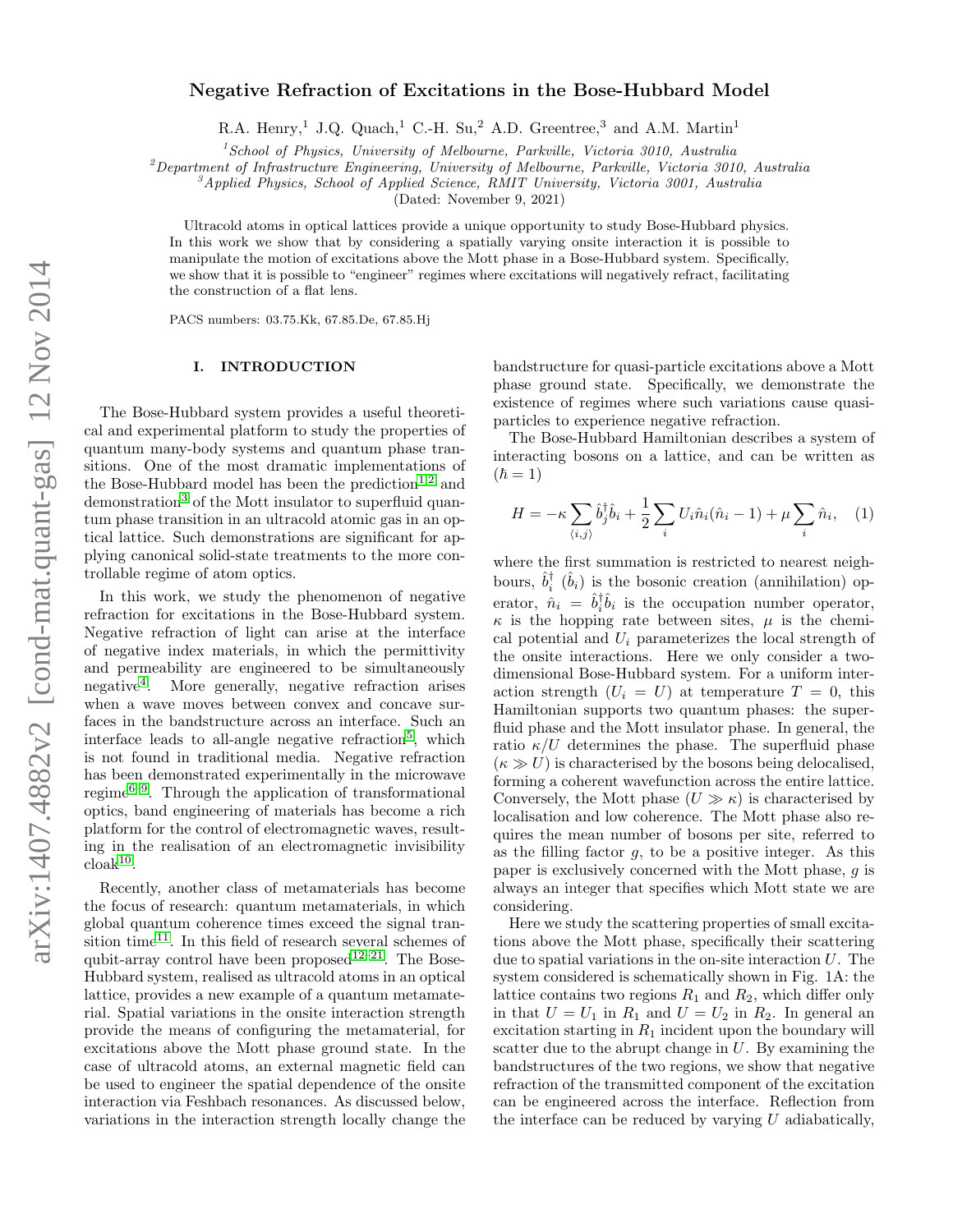

FIG. 1: (Color online) (A) Diagram of a rotated lattice separated into two regions with different interaction strengths  $U_1$ and  $U_2$ . Imposed on this diagram is a schematic of quasiparticles refracting from the interface between the two regions. (B) Bose-Hubbard model bandstructures [Eq. (3)] of two regions, with  $U_1 = 55\kappa$ ,  $U_2 = 49\kappa$ ,  $\mu = 80\kappa$ ,  $g = 2$ . A quasi-particle with energy  $E = 21\kappa$  moving across the interface between the two regions experiences negative refraction, as the y-component of the final group velocity is opposite in sign. (C) Single-excitation model bandstructures, also demonstrating negative refraction, with  $\alpha_1 = 11.5\kappa$ ,  $\alpha_2 =$ 7.5 $\kappa$ ,  $g = 1$ . All energy contours, in B and C, are in units of κ.

resembling the construction of a lens via a graded neg-ative index<sup>[19](#page-5-11)</sup>. We make use of this later in the sections concerning numerical simulations, however for now we will focus on the generic properties of refracted excitations, without considering reflection.

### II. EXCITATIONS: UNIFORM INTERACTION

Initially we consider the properties of excitations in a uniform Mott phase, i.e.  $U$  is the same throughout the system. For a given integer filling factor  $q$ , the phase is determined by the values of  $\mu$ , U and  $\kappa$ , so requiring

the system to be in the Mott phase places a constraint on these parameters. The range of chemical potential values that give the Mott phase is bounded by  $\mu_- < \mu < \mu_+$ , where $22$ :

$$
\mu_{\pm} = U\left(g - \frac{1}{2}\right) - 2\kappa \pm \sqrt{\frac{U^2}{4} - 2U\kappa(2g + 1) + 4\kappa^2}.
$$
 (2)

Assuming the condition given above is met, it is possible to consider propagating quasi-particle excitations above a background Mott state. A quasi-particle (and equivalently, a quasi-hole) is a small-amplitude propagating distribution of fluctuations above and/or below the background state  $|g\rangle \equiv \bigotimes_i |g_i\rangle \equiv \bigotimes_i (a_i^{\dagger})^g |0\rangle$ , where *i* ranges over all sites. For a square lattice with uniform  $U$ , the dispersion relation for such quasi-particles and holes is  $2^2$ 

$$
E^{\pm} = -\mu + U\left(g - \frac{1}{2}\right) - \frac{\epsilon_{\mathbf{k}}}{2}
$$

$$
\pm \frac{1}{2}\sqrt{\epsilon_{\mathbf{k}}^2 - U\epsilon_{\mathbf{k}}(4g + 2) + U^2}, \tag{3}
$$

where  $\epsilon_{\mathbf{k}} = 4\kappa \cos(k_x a) \cos(k_y a)$  and  $\epsilon_{\mathbf{k}} = 2\kappa [\cos(k_x a) +$  $\cos(k_y a)$  for the rotated and unrotated lattices respectively, with a being the lattice spacing.  $E^+$  gives the energy of a quasi-particle, while  $E^-$  gives the energy of a quasi-hole. The (un)rotated lattice is defined by expressing the bosonic momenta in coordinates at (0)45 degrees to the natural coordinates of the square lattice. Experimentally, the particle number  $N_{total}$  is fixed, which combined with the number of sites uniquely determines the chemical potential  $\mu$ . Therefore, the chemical potential  $\mu$ is not an independent variable in Eq. (3). Nevertheless, we choose to keep our results in terms of the chemical potential, for simplicity.

Two additional experimental complications should be noted: firstly, the harmonic trapping potential typically used does not allow for the creation of a single uniform optical lattice, but rather results (in the 2D case) in a pattern of concentric circles of alternating superfluid and Mott phases $^{26}$  $^{26}$  $^{26}$ . Therefore, our results are applicable either within one of the Mott phase bands (with an additional external potential facilitating a change in  $U$ ), or potentially between two adjacent bands, provided that the intermediate superfluid layer is sufficiently thin. In the future, realisations of effectively box-like trapping potentials may remove this issue. Secondly, we consider the scattering of single excitations. Therefore our results are in principle restricted to the regime where  $k_BT << E^{\pm}$ .

Below we consider the scattering of excitations through examination of the dispersion relation for quasi-particles. This can be considered both for the general case, given by Eq. (3), and in the limiting case of being deep in the Mott phase  $(U \gg \kappa)$ . In section III, we consider the general case, and then introduce, as required, the limiting case in section IV for use in simulations of negative refraction and lensing.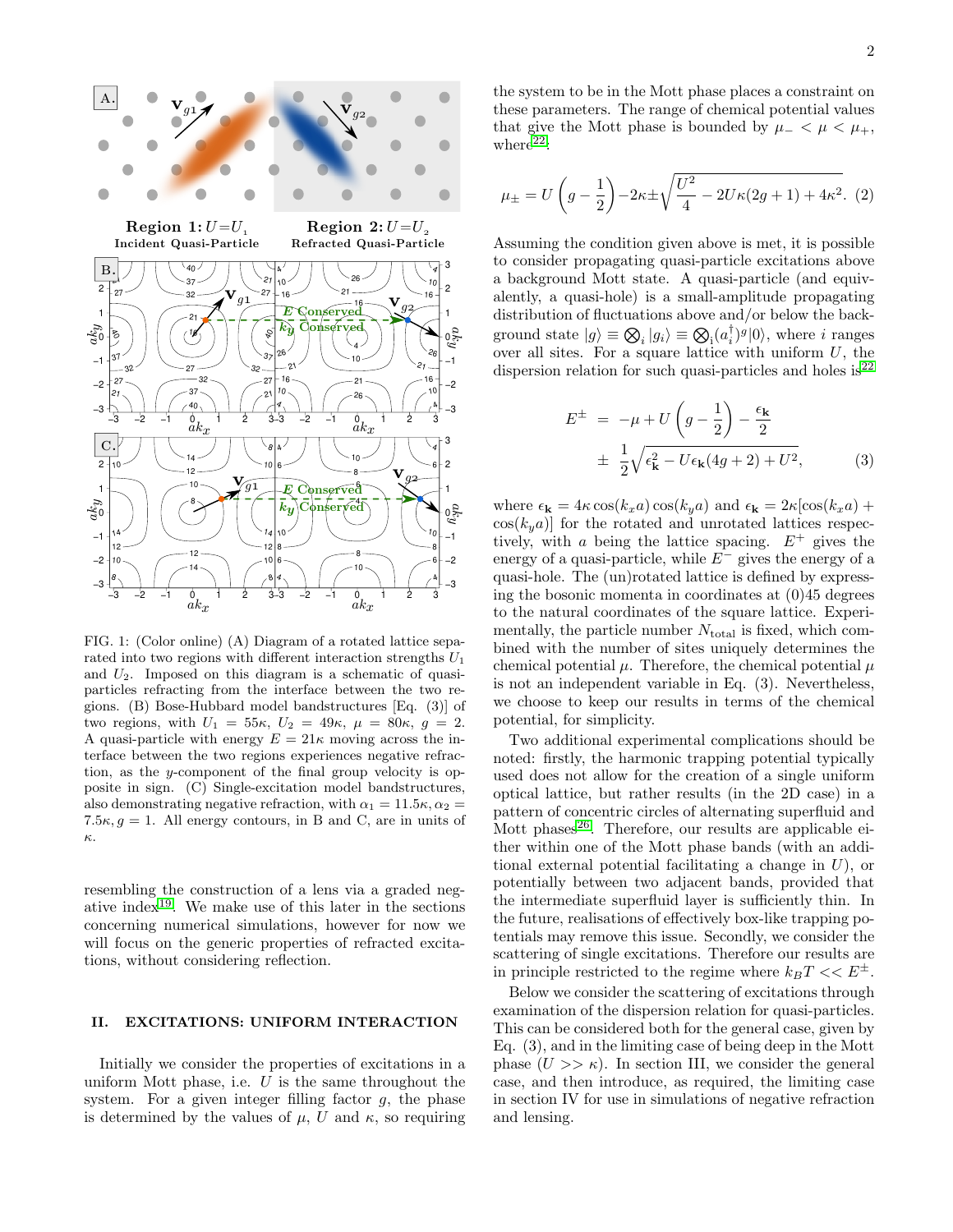## III. SCATTERING OF EXCITATIONS: NON-UNIFORM INTERACTION

In order to demonstrate the possiblity of negative refraction, we now focus on a system with an abrupt change in U across some interface. Generally, negative refraction is the phenomenon of a wave being bent "backwards", past the normal vector of the interface, as shown schematically in Fig. 1A. Equivalently, the component of the group velocity transverse to the interface changes in sign during refraction. The simplest way to establish negative refraction in our system is to examine the bandstructure directly. For a suitable choice of parameters, Fig. 1B plots the rotated lattice bandstructures for regions 1 and 2, according to Eq. (3). From these, negative refraction can be inferred as follows: consider a quasiparticle, in region 1, propagating towards the boundary  $(\mathbf{v}_{q1})$  with energy  $E_1 = 21\kappa$ . Upon scattering at the interface, the transmitted wave in region 2 has energy  $E_2 = E_1 = 21\kappa$ , due to conservation of energy. Continuity of the wavefunction (phase-matching), requires that the wavenumber transverse to the interface also be conserved. These two considerations, conservation of energy and phase-matching, are enough to uniquely determine the transmitted particle's place on the bandstrucutre. The group velocity  $\mathbf{v}_q = \nabla_{\mathbf{k}} E$ , perpendicular to the energy contours, has in this case changed sign in the ydirection, giving us negative refraction.

In general, it can be shown that quasi-particles and quasi-holes will negatively refract under a wide range of conditions, given an approriate change in  $U$  between the two regions. Looking at one of the bandstructures in Fig. 1B, we immediately see distinct substructures composed of concentric, approximately circular contours, centered at each  $\mathbf{k} = (n\pi, m\pi); n, m \in \mathbb{Z}$ . As shown in Fig. 1B, negative refraction occurs when the state jumps from the central substructure to an adjacent substructure, causing the necessary change in sign of  $v_y$ . Next, we see that the central substructure is separated from the adjacent ones by the contour at  $k_x = \pm \frac{\pi}{2}$  and  $k_y = \pm \frac{\pi}{2}$ . Therefore, for a quasi-particle or quasi-hole to jump to a different substructure within the bandstructure, and hence negatively refract, the value of this contour must change. Specifically, it must change such that if it is initially greater than the quasi-particle or hole's energy, it must become less than that energy, and vice-versa. This boundary contour's value can be computed directly from the dispersion, noting that the cosine terms and hence  $\epsilon_{\mathbf{k}}$  are always 0:

$$
E^{\pm}|_{\text{boundary contour}} = -\mu + U\left(g - \frac{1}{2} \pm \frac{1}{2}\right). \quad (4)
$$

We see that this expression can take any value if we assume that U can be changed arbitrarily, meaning that negative refraction can occur in any Bose-Hubbard system over a discontinuity in  $U$ , provided the change in  $U$ can be made sufficiently large. This must also be conditioned on the system remaining in the Mott phase, as per

Eq. (2). There is one exception, however. In the case of quasi-holes (i.e.  $E^-$ ) with  $g = 1$ , all terms containing U cancel, so the value of the boundary contour cannot be changed by a discontinuity in  $U$ . Therefore we have in this case the opposite result: negative refraction is never possible over a change in U for quasi-holes with  $g = 1$ .

#### A. Negative Refraction: Algebraic Derivation

Negative refraction has been demonstrated by considering the generic properties of the bandstructure in the two regions. To mathematically characterise the regimes of negative refraction we consider a quasi-particle excitation, in region 1, incident upon the interface with wave-vector  $\mathbf{k_1} = (k_{1x}, k_{1y})$  and velocity  $\mathbf{v_1}$ . This excitation will couple to an allowed mode of the lattice, in region 2, and propagate with  $\mathbf{k_2} = (k_{2x}, k_{2y})$  and  $\mathbf{v_2}$ . The refraction angle is  $\theta_R = \arctan(\tan k_{1y} \cot k_{2x})$ . For an incident quasi-particle of energy  $E_1$  and transmitted quasi-particle with energy  $E_2$ , energy conservation  $(E = E_1 = E_2)$  and phase matching  $(k_{1y} = k_{2y} = k_y)$ require that  $k_{2x}$  satisfies the condition:

$$
4\kappa \cos(k_y a) \cos(k_{2x} a) =
$$
  
\n
$$
\frac{1}{E + U_2 + \mu} \{-E^2 + g^2 U_2^2 + E [(2g - 1) U_2 - 2\mu]
$$
  
\n
$$
- \mu [U_2 + \mu] + gU_2 [U_2 + 2\mu] \},
$$
\n(5)

where we have set the chemical potential  $(\mu = \mu_1 = \mu_2)$ and the Mott filling factor  $(g = g_1 = g_2)$  in the two regions to be the same and

$$
E = -\mu + U_1 \left( g - \frac{1}{2} \right) - \frac{\epsilon_{\mathbf{k_1}}}{2}
$$
  
 
$$
\pm \frac{1}{2} \sqrt{\epsilon_{\mathbf{k_1}}^2 - U_1 \epsilon_{\mathbf{k_1}} \left( 4g + 2 \right) + U_1^2}.
$$
 (6)

For a given E,  $U_2$ ,  $\mu$  and g it is now possible to compute the angle of refraction  $\theta_R$ . Figure 2 shows the dependence of  $\theta_R$  on the transverse wavenumber of the incident wave, for various parameters. Specifically, we see that regimes of negative refraction are attainable for quasi-particles (solid black and red dashed-dotted curves) and quasi-holes (orange long-dashed curve). The results demonstrate all angle negative refraction, meaning that any incident quasi-particles of the specified energy  $E$  will be negatively refracted at this potential discontinuity, regardless of its angle of incidence.

### B. Negative Refraction: Numerical Simulation

Having established negative refraction analytically, we now provide a numerical demonstration. Since the full Bose-Hubbard model cannot be simulated except for small lattices, an approximation must be used. For simplicity, we will only consider quasi-particle, rather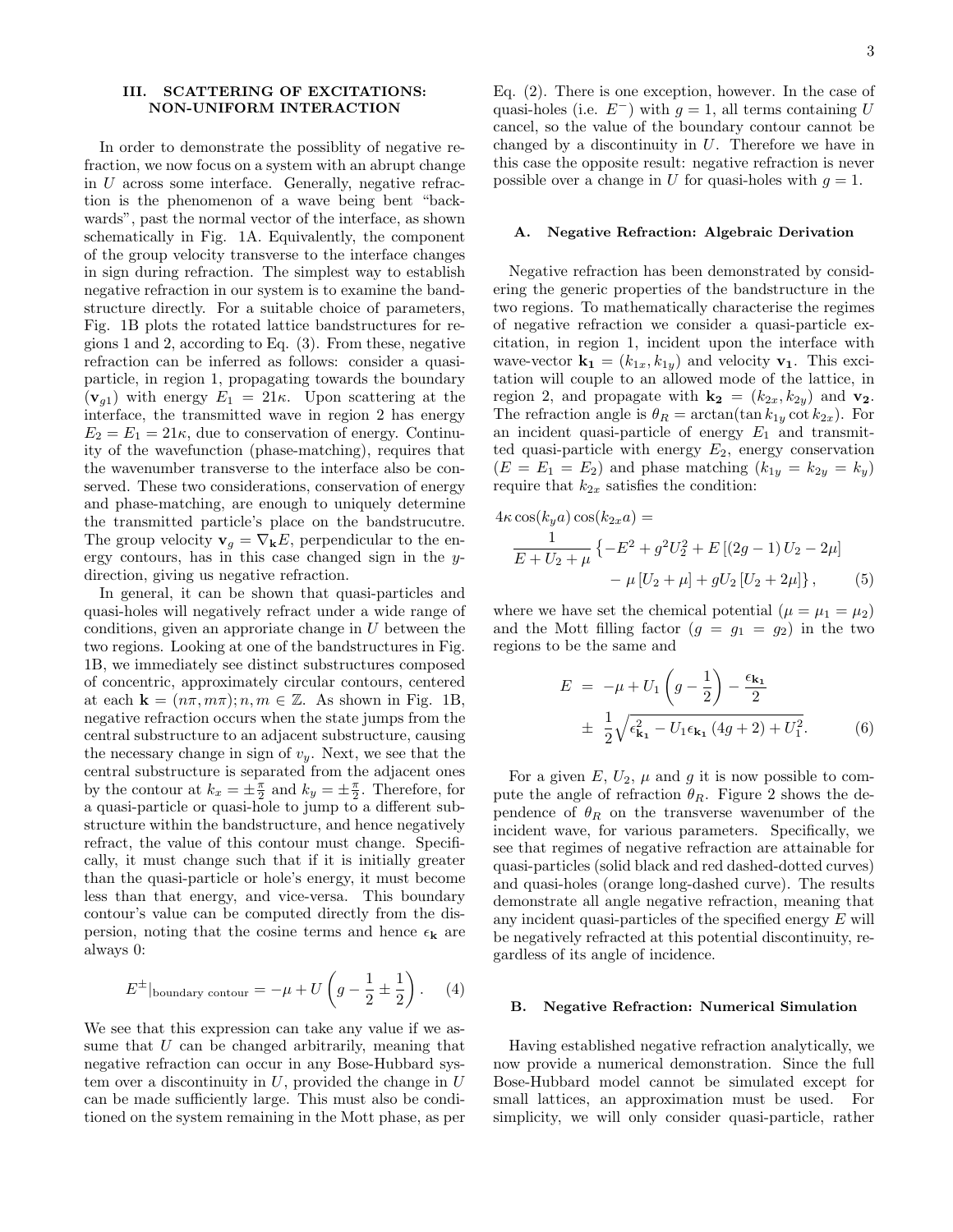

FIG. 2: (Color online) Angle of refraction (radians) versus transverse wavenumber for various sets of parameters, with  $\mu = 10.5\kappa$  in all cases. Negative refraction occurs when  $ak_y$ is opposite in sign to  $\theta_R$ . Black solid line: quasi-particles with  $U_2 = 25\kappa$ ,  $g = 1$ ,  $E = 16\kappa$ . Red dotted-dashed line: quasi-particles with  $U_2 = 11\kappa$ ,  $g = 2$ ,  $E = 16\kappa$ . Blue dotted line: quasi-particles with  $U_2 = 30\kappa$ ,  $g = 1$ ,  $E = 16\kappa$ . Orange long-dashed line: quasi-holes, with  $U_2 = 10\kappa$ ,  $g = 2$ ,  $E =$ 16κ. Green short-dashed line: quasi-holes, with  $U_2 = 24\kappa$ ,  $g = 1, E = -7.5\kappa$ . The blue and green lines show ordinary refraction, while the others show negative refraction.

than quasi-hole, excitations. We assume that the quasiparticle excitation is entirely composed of small contributions to the  $|(g + 1)_i\rangle$  state at different sites, with g being the filling factor of the background Mott state. This regime is equivalent to the deep Mott phase, where  $U >> \kappa$ . Therefore we are only modelling the dynamics of a lattice of two-level systems, the two states representing  $|g_i\rangle$  and  $|(g + 1)_i\rangle$  of the Bose-Hubbard model (at particular sites). In this regime, a general state has the form  $|\psi\rangle = \sum_r c_r |e_r\rangle$ , where  $|e_r\rangle$  is an excitation localised to a single site, given by  $|e_r\rangle = |(g+1)_r\rangle \bigotimes_{i \neq r} |g_i\rangle$ . We refer to this regime as the single quasi-particle exci-tation manifold<sup>[23](#page-5-14)</sup>. The Hamiltonian is similar in form to the original Bose-Hubbard model, but the quadratic term becomes linear since there are only two states at each site:

$$
H_{TB} = -\kappa \sum_{i,j} \hat{b}_j^{\dagger} \hat{b}_i + \alpha \sum_i \hat{n}_i, \tag{7}
$$

where  $\hat{b}_i$  and  $\hat{b}_i^{\dagger}$  are the creation and annihilation operators, which now only act on two-level systems representing  $|g_i\rangle$  and  $|(g+1)_i\rangle$  (at a particular site i),  $\kappa$  is the hopping rate as before, and  $\alpha$  is a constant combining the linear contributions of the chemical potential  $(\mu)$ and the on-site interaction strength  $(U)$  terms. Because

we assume the  $|(g+1)_i\rangle$  contributions that compose the quasi-particle are small in amplitude,  $\alpha$  can be thought of as giving the first-order energy of this small  $|(q+1)_i\rangle$ contribution. More precisely,  $\alpha$  is the proportionality between the amplitude of the contribution and the change in the system's energy i.e.  $\Delta E \approx \alpha \langle e_r | g \rangle$ , where  $|g \rangle$  is the background state. Therefore,  $\alpha$  should be equal to the change in energy of a Mott phase with filling factor g when we add a single boson to a single site:

$$
\alpha = -\mu + Ug. \tag{8}
$$

Note that changing  $\alpha$  globally by some value only changes the system's total energy by an amount independent of the configuration, since particle number is conserved in the Hamiltonian. Thus a global change in  $\alpha$  has no effect on the dynamics beyond an overall phase oscillation. However, we still still observe refraction if a wavepacket propagates between two regions of different  $\alpha$ . Equation (7) is identical to the Hamiltonian of the tight-binding model, with the following dispersion:

$$
E^{\pm} = \frac{\alpha - \epsilon_{\mathbf{k}}}{2} \mp \frac{\alpha + \epsilon_{\mathbf{k}}}{2}.
$$
 (9)

Figure 1C shows bandstructures for two regions in this model. By the same argument as before, we see that the single-excitation model will also exhibit negative refraction, as previously demonstrated by  $Su^{24}$  $Su^{24}$  $Su^{24}$ . Thus, although it is a considerable simplification, the model is sufficient to capture the essential physics of negative refraction.

In Fig. 3, we show negative refraction for an adiabatic change in  $\alpha$  between two regions. The adiabaticity is demonstrated by the lack of reflection from the interface. The gradual change is created using  $U(x) =$  $\tanh[10(x-x_0)/a]$ , where x is a coordinate perpendicular to the discontinuity. This is done to minimise reflection across the interface: a sharp change in  $\alpha$  still produces negative refraction, but with a high degree of reflection. The initial state is a normalised Gaussian of the form  $\exp(-b|\mathbf{r}|^2 - i\mathbf{k} \cdot \mathbf{r})$ , with  $b = 0.008/a^2$ ,  $|{\bf k}| = 1.1/a$ , and **k** being at an angle of  $\theta = 0.485$  radians to the x-axis, where  $\bf{r}$  is the displacement from the centre of the initial state. The factor of  $\exp(-i\mathbf{k}\cdot\mathbf{r})$ imparts an initial momentum to the state. The arrows shown in Fig. 3 indicate the analytically determined directions of the initial and final group velocities. The direction of the initial group velocity is at  $0.485$  radians to the x-axis i.e. the direction of the initially applied momentum. The final group velocity is determined using phase matching and energy conservation for the single-excitation model, as was done previously for the Bose-Hubbard system, which gives the result  $\mathbf{v}_g^f = (-v_{g,x}^i, v_{g,y}^i)$ , giving us  $\theta_{final} = -0.485$  radians in this case. This matches well with the final direction of propagation seen in the simulation.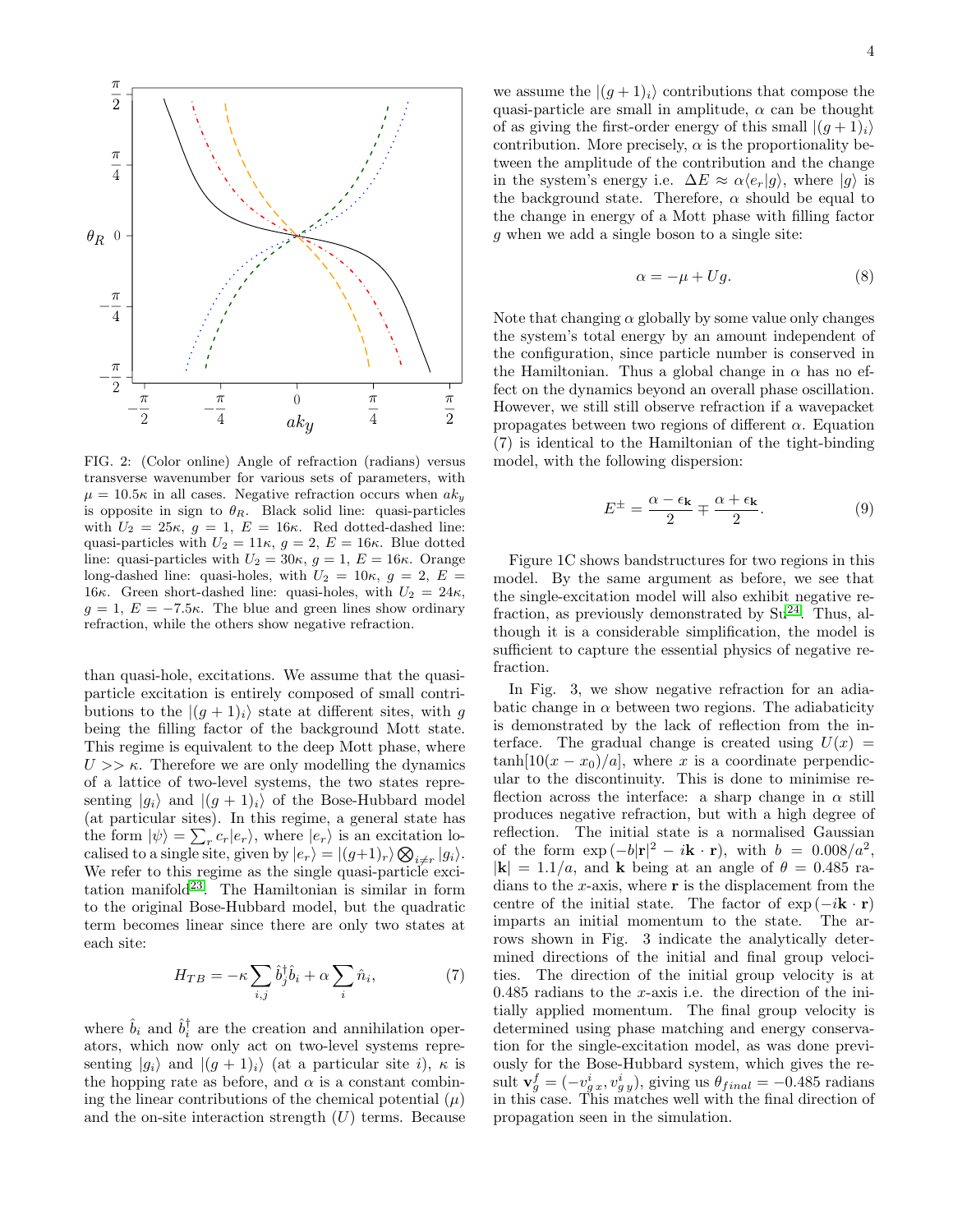

FIG. 3: (Color online) Results of a single-excitation model negative refraction simulation on a  $200 \times 200$  lattice, for  $\Delta \alpha = 7.0\kappa$ . Five snapshots are shown, labelled with their simulation times. The shaded background shows  $\alpha$ , with white  $= 5.75\kappa$  and grey  $= 12.75\kappa$ . The potential is varied gradually, as  $\tanh[10(x-x_0)/a]$ , to reduce reflection. The arrows show the group velocity of the initial and final states. The initial velocity is shown as applied numerically, and the final velocity has been calculated analytically. The snapshots have been rescaled for clarity, with relative maximum intensitites of 1.00, 0.73, 0.36, 0.66, and 0.22, respectively.

## IV. LENSING

Having demonstrated negative refraction for excitations in Bose-Hubbard systems, we now consider the formation of flat lenses for such excitations. In optics, a flat lens can be constructed from a single band of negatively refractive material. We use a similar construction: a band-like region with a lower interaction strength U focuses incident quasi-particles. This was demonstrated in a single-excitation model simulation as shown in Fig. 4. The initial state was a superposition of two states with opposite  $k_y$  values, which were otherwise constructed in the same way as the initial state of the negative refraction simulation. This superposition creates the interference pattern that can be seen both in the initial state and in the final focused state. As in Fig. 3,  $\alpha$  is varied smoothly to avoid significant reflection. The arrows in Fig. 4 indicate the directions of the group velocities initially, inside the lens, and after the lens. As before, the initial group velocity is at an angle of  $\theta = 0.485$  radians to the x-axis, and the velocities inside and after the lens are calculated as per  $\mathbf{v}_g^f = (-v_{gx}^i, v_{gy}^i)$ .

## V. CONCLUSIONS

Through two analytic methods, one based on bandstructure and one a direct derivation of the refraction angle, we have shown that negative refraction of quasiparticles and quasi-holes may occur at a discontinuity in the interaction strength  $U$  in the Mott phase of the Bose-Hubbard system. Furthermore, we found that negative refraction is not possible for quasi-holes when the filling factor  $g = 1$ . We then demonstrated negative refraction numerically for a single-excitation model  $(U >> \kappa)$ , which serves as an approximation to a small-amplitude quasi-particle moving across a stable background Mott state. Finally, we used negative refraction in the limit  $U \gg \kappa$  to numerically construct a flat lens under the single excitation model.

These results serve as a demonstration of the potential of the Bose-Hubbard system as a platform for a variety of novel quantum devices. For example, a series of lenses of the type demonstrated here could be used to guide or focus an atom $\rm laser^{25}$  $\rm laser^{25}$  $\rm laser^{25}$  as it passes "over" an optical lattice. The recent observation of quasi-particles of the kind described in this paper by<sup>[26](#page-5-13)</sup> shows that such effects may soon be experimentally realisable. The required form of the interaction strength  $U$  can in principle be produced via Feshbach resonances, using an external magnetic field.



FIG. 4: (Color online) Results of a single-excitation model lensing simulation on a  $200 \times 200$  lattice. Four snapshots are shown, labelled with their (arbitrary) simulation times. The background shows  $\alpha$ , with white = 5.75 $\kappa$  and grey = 12.75 $\kappa$ . The arrows show the group velocites in the regions before, inside and after the lens. The snapshots have been rescaled for clarity, with relative maximum intensities of 1, 0.152, 0.291 and 0.312, respectively.